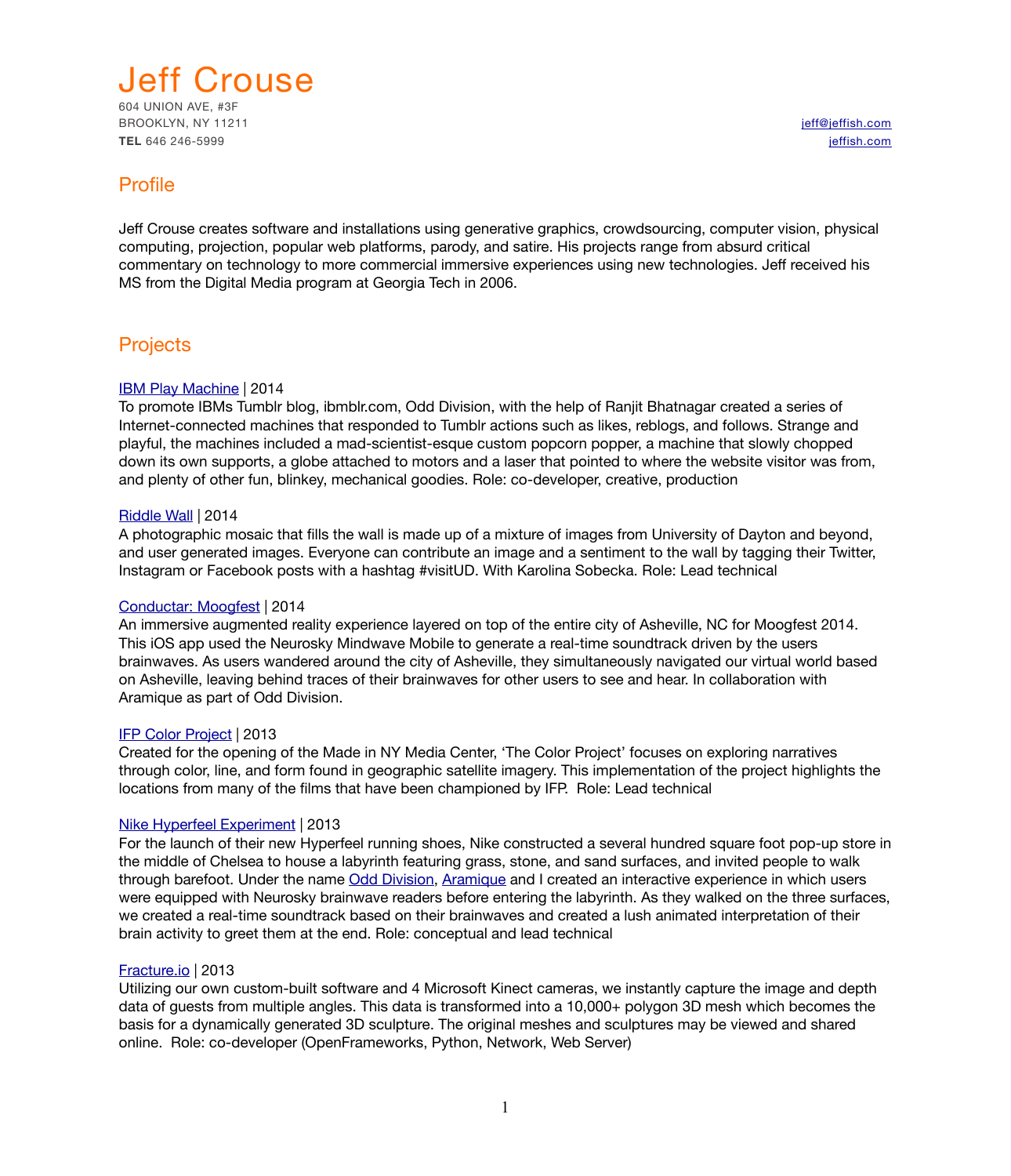# Projects (cont'd)

#### [Laborers of Love](http://laborersoflove.com/about/) | 2013

Laborers of Love (LOL) focuses on the relationship between online sex and online work, specifically how technology mediates desire and sexuality. Through the creation of customized, crowdsourced pornography videos, we explore how online culture has transformed what we mean by labor, sex, gender, sexual preference and collaboration, as well as how we think of pornography in terms of production and consumption. In collaboration with Stephanie Rothenberg.

#### [Imagination Playground Interactive Wall](http://www.jeffcrouse.info/project/imagination_playground.html) | 2012

Installation made with [Rockwell Group Lab](http://www.flightphase.com/) for the National Building Museum. As visitors pose in front of a 32' wall, their silhouettes are turned into structures made of the Imagination Playground blocks. As soon as they move, these structures explode, sending blocks flying and delighting kids and adults alike.

#### [Paik Times Five](http://www.flightphase.com/main_wp/expanded-media/paik-times-five) | 2012

Installation made with [Flightphase](http://www.flightphase.com/) for the the one-night exhibition Infinite Loop, organized by the New Museum. The exhibition was presented in Seoul, South Korea by Calvin Klein. Paik Times Five was one of the three specially commissioned interactive video installations premiering at the event. Rafaël Rozendaal and Scott Snibbe created the other two installations.

#### [Dayton Cubes](http://www.jeffcrouse.info/projects/dayton-cubes/) | 2011

Installation made with [Hush Studios](http://www.heyhush.com/) and [Flightphase](http://www.flightphase.com/) for the University of Dayton admissions office. Four Kinect cameras installed in the ceiling create the interface for a field of cubes that is projected onto a 32' x 12' wall. In "idle mode" the cubes undulate, rotate, and scale in beautiful wave-like patterns. When the user steps in front of the wall, the cubes in front congeal into a surface and a video starts to play.

### [DeleteCity](http://www.jeffcrouse.info/projects/delete-city/) | 2011

Delete City uses the large storage allotment offered by web hosting services to cache large amounts of user generated content from sites like YouTube, Flickr, Facebook, etc. and then monitors to see if any of this content is subsequently taken down. When it finds removed content, it automatically posts the content to your WordPress blog. The nature of the content can be customized by the user by site, keyword, and other criteria. Devious? Maybe. But also one step in the fight against censorship.

#### [Crowded](http://www.jeffcrouse.info/projects/crowded/) | 2010

Crowded is an montage audio program similar to radio shows like This American Life, The Moth, or the productions of Joe Frank. What makes it unique is that all of the material is is made up of segments of audio requested from and submitted by workers on [Amazon's Mechanical Turk](http://en.wikipedia.org/wiki/Amazon_Mechanical_Turk) site in return for payment.

#### [The World Series of 'Tubing](http://www.jeffcrouse.info/projects/the-world-series-of-tubing/) | 2010-2011

The World Series of Tubing is a conceptual augmented reality game combining the intensity of a high-stakes poker tournament with the bizarre world of sensational online video. Created with Aaron Meyers.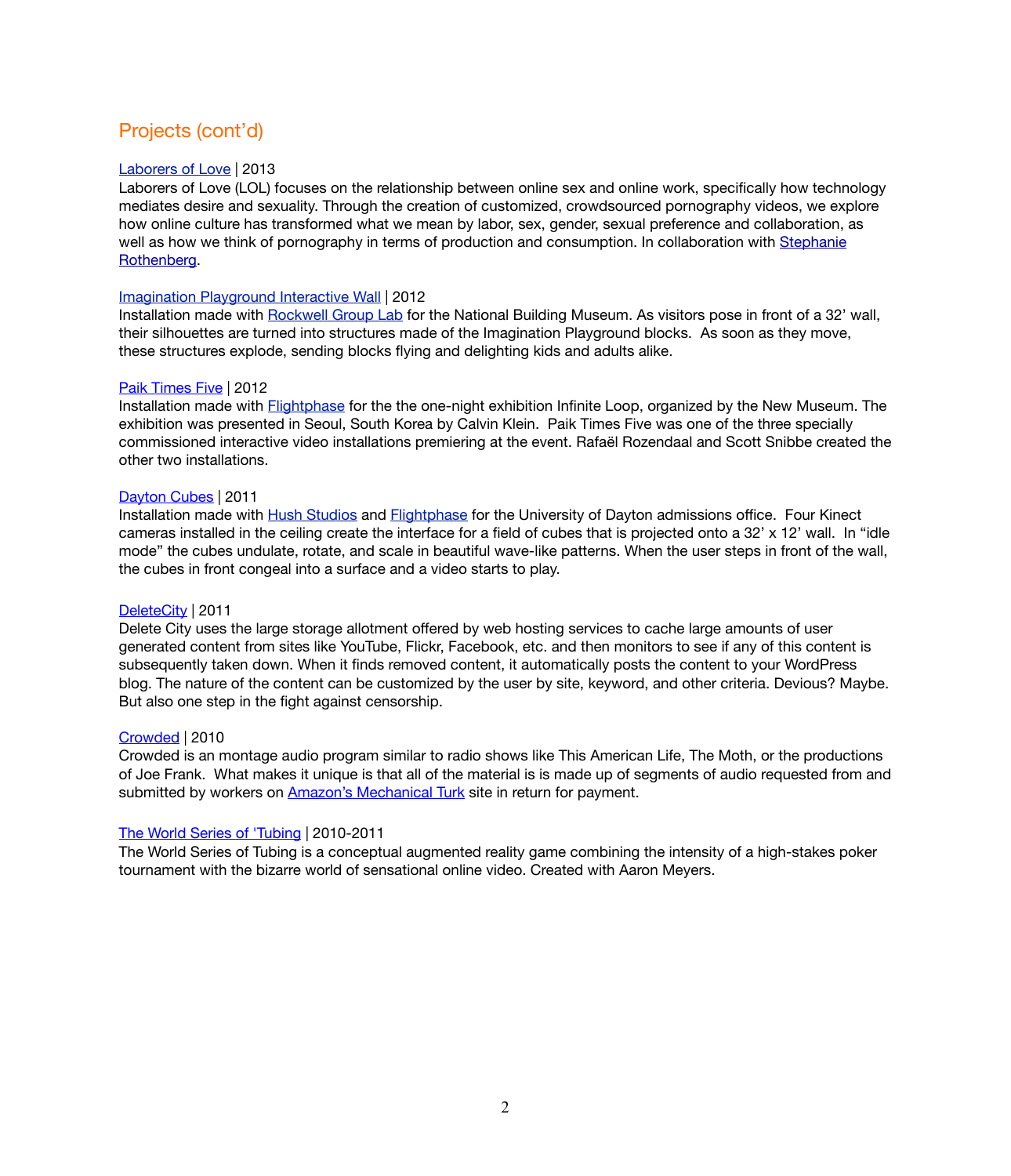# **Work**

### **Technical and Conceptual Lead, Odd Division | September 2013 to present**

- **-** Company started with Aramique in late 2013 after 2 successful interactive installations.
- **-** In progress

#### **Lead Developer, MPC Digital | April, 2013 to**

- Directed development of both internal and external projects for the newly-created MPC Digital team
- Produced prototypes across many platforms including openFrameworks, Cinder, nodejs, HTML5, and Python
- Supervised and worked with other programmers on large-scale installations

### **Freelance Programmer New York and Atlanta | May, 2003 to present**

-Worked with studios such as [The Rockwell Group Lab,](http://lab.rockwellgroup.com/) [Flightphase,](http://www.flightphase.com/) [Hush Studios,](http://heyhush.com/) and [Odd Division](http://odddivision.com/) to create interactive installations for clients such as the Cosmopolitan Hotel in Las Vegas, Infinity, Nike, Jell-O, and Vice magazine. Most of these used computer vision techniques for interactivity.

-Conceptualized and created [a large, interactive installation for White nightclub in Beirut](http://ayahbdeir.com/index.php?/commissions/white---source-companion/) utilizing computer vision techniques, building on OpenTSPS developed by Rockwell Lab.

-Conceptualized and created "Trigger", a computer-vision based web application for the musician Flying Lotus

### **Senior Fellow Eyebeam Atelier | New York, NY | Nov 2006 to Sept 2010**

-Assisted many Eyebeam artist with code-related projects, including Jacob Ciocci, Steve Lambert, WindowFarms, Aaron Meyers, Kaho Abe, and just about any artist who spent time at Eyebeam between 2007 and 2010.

-Took part in fellowship and residency review processes

-Acted as mentor to incoming fellows and residents

-Contributed to many Mixers (Eyebeam's quarterly AV party) and other Eyebeam events

-Organized several Eyebeam Roadshows, taking Eyebeam artists around the country to speak and give workshops -Pursued my own research and projects, including those listed below

-Assisted in the development of Trevor Paglen's "The Other Night Sky", and Mediashed's Gearbox

# Classes

### **[Kitchen Table Coders](http://kitchentablecoders.com/) | New York, NY**

I have taught a variety of one-day and longer-term workshops at my studio, Kitchen Table Coders including "Intermediate Creative Coding with openFrameworks", "Introduction to Unity3d", "Server-Side Video Editing", and "Kinect Workshop".

#### **[Parsons The New School for Design](http://www.newschool.edu/parsons/mfa-design-technology/) | Design & Technology MFA | New York, NY**

**[Code for Art](http://www.codeforart.cc/)**: This class is an introduction to C and C++ programming with a focus on interaction, procedural drawing, and manipulation of images, audio, and video. Students will learn basic object oriented programming principles by working with openFrameworks: a c++ library for creative coders. Students will create two or more polished interactive projects. We will use the book "Programming Interactivity: A Designer's Guide to Processing, Arduino, and openFrameworks."

**[Humor & Code](http://humorandcode.com/)**: In this class we will explore how the medium of software can be used to create new comedic forms and enhance existing ones. We will investigate the affordances and strengths of software as a medium and how they can be applied to comedy. This class is an experiment in defining a genre.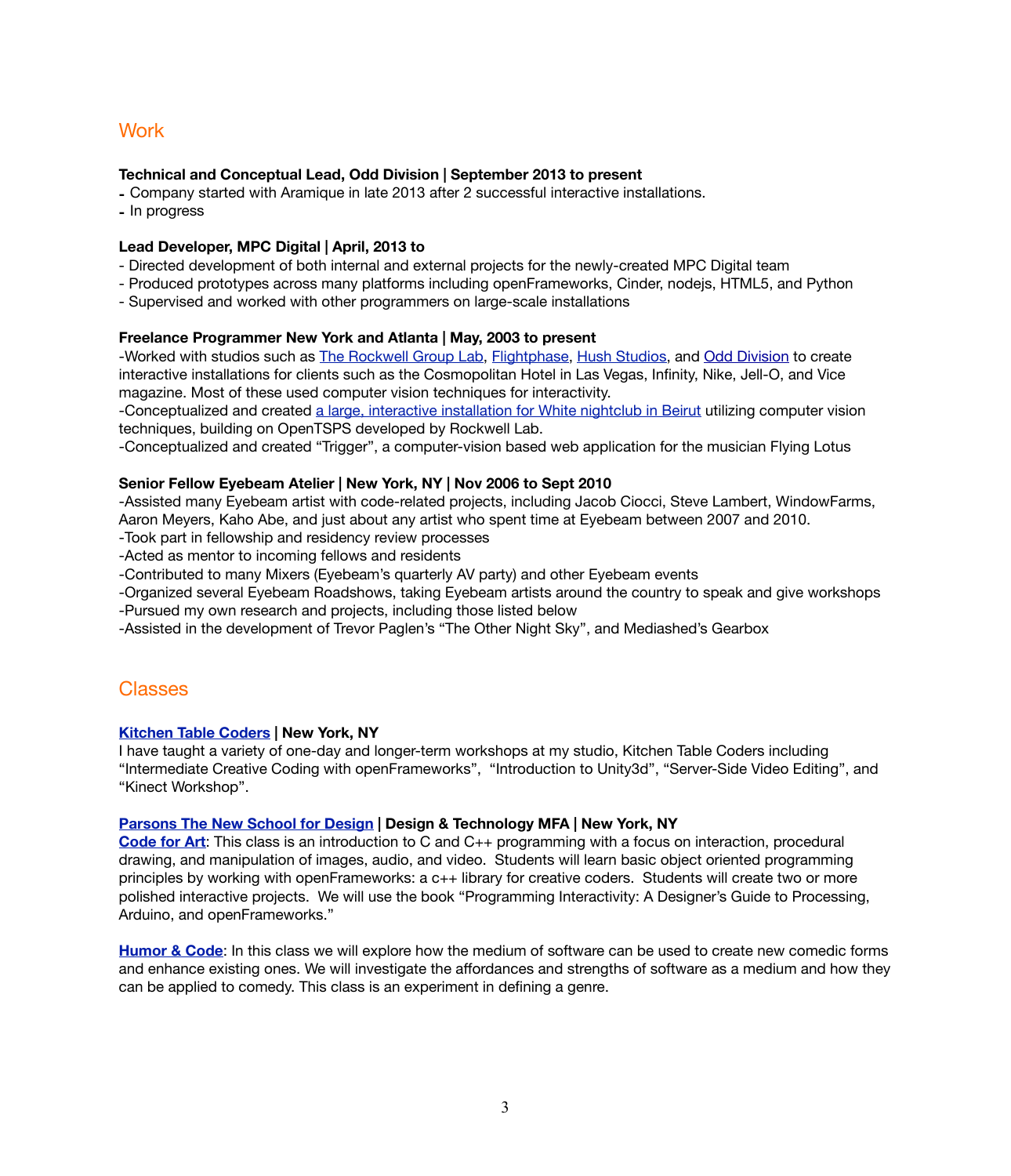# Talks, Workshops, Exhibitions

## **2014**

- May 24: [Perspectives on Imaginary Futures](http://www.haus-ek.org/en/node/883)  House of Electronic Arts Basel
- March 22: [3D Audio with Cinder and FMODEx](http://kitchentablecoders.com/class/2014/03/22/fmod-cinder/)  Kitchen Table Coders
- Jan 18: [Introduction to Unity](http://kitchentablecoders.com/class/2014/01/18/intro-to-unity/) Kitchen Table Coders

# **2013**

- December 12: [Time & Motion: Redefining Working Life](http://www.fact.co.uk/projects/time-motion-redefining-working-life/stephanie-rothenberg-and-jeff-crouse-laborers-of-love/)  FACT, Liverpool, England
- October 4: [BACK TO THE REALITY, Projekt722](http://www.projekt722.com/exhibitions/reality/) Invisible Threads
- April 27: [Tribeca Film Festival Hackathon](https://tribecafilminstitute.org/blog/category/tribeca_hacks)  The Explosion
- February 15: Mentor for [Artists on the Verge 4](http://northern.lights.mn/projects/artists-on-the-verge/artists-on-the-verge-4-fellows/)  Minneapolis, MN
- Spring: co-taught [Spatial Media](http://itp-spatialmedia.tumblr.com/) with Brett Renfer ITP, NYU
- January 26: [EMOPORN, SEX MACHINES AND MEDIATED SEXUALITIES](http://www.transmediale.de/node/22817/)  Transmediale

## **2011**

- -October 7: [Internet Economies: Porn, Labor, and Banking](http://www.eyebeam.org/events/internet-economies-porn-labor-and-banking) Panel Eyebeam
- -August 5-7: Art Hack Weekend (mentor) The Creators Project
- -March 16: StoryCollider Invisible Threads
- -January 18: [ArtsTech Demo Day,](http://www.meetup.com/Arts-Culture-and-Technology/events/15902512/) Unlogo

## **2010**

- -October 2: Open Video Conference Unlogo
- -September-December 2010 : [Berkeley Net Art Featured project: Unlogo](http://netart.bampfa.berkeley.edu/)
- -September: [01SJ](http://01sj.org/) San Jose, CA - [Eyebeam Roadshow](http://01sj.org/2010/artworks/eyebeam-roadshow/)
- -August 16: [Arts, Culture, and Technology Meetup Open Source Initiatives,](http://www.meetup.com/Arts-Culture-and-Technology/calendar/14237874/) New York
- -July 6-26: [Eyebeam Digital Day Camp](http://eyebeam.org/events/digital-day-camp-2010)  New York, NY Mobile App School
- -June 16[: PechaKucha, Beirut](http://www.pecha-kucha.org/night/beirut/8), Lebanon Artist talk
- -May 18-June 7: Minnesota Art on Wheels Residency Unlogo
- -March 31: Renselier PolyTech, Troy, New York Artist Talk
- -February: [Cybersex: What's Art got to do with it? at the New Media Caucus](http://www.newmediacaucus.org/) Laborers of Love

## **2009**

- -Dec 2: Quest2Learn, New York, NY Artist Talk
- -Nov 20: [Performa Performing The Web](http://eyebeam.org/events/performing-the-web-jodi-and-jeff-crouse-aaron-meyers) World Series of 'Tubing
- -November: [Crowdsourcing Labor: Digital Democracy or Centralized Sweatshop?](http://thechangeyouwanttosee.com/event/crowdsourcing-labor-distributed-democracy-or-centralized-sweatshop)
- -October 2009 to June 2010: [Laboral FEDFORWARD](http://www.laboralcentrodearte.org/en/exposiciones/feedforward.-el-angel-de-la-historia) Gijon, Spain Invisible Threads
- -October 15-17: **Artivistic Turn-On: Laborers of Love**
- -October 2: [Open Video Conference](http://www.openvideoconference.org/) Unlogo
- -July: [No Longer Empty](http://www.nolongerempty.com/) New York, NY Invisible Threads
- -June 20: [Mixer: Version](http://eyebeam.org/events/mixer-version) World Series of 'Tubing
- -May 18: Obie Off-Broadway Theatre Awards Boozbot
- -April: [New Mexico Roadshow](http://roadshow.eyebeam.org/) University of New Mexico IFDM Program
- -April: [Chicago Roadshow-](http://roadshow.eyebeam.org/) Columbia College, UIC
- -March 6-7: [Eyebeam Mixer: Expo,](http://eyebeam.org/events/mixer-expo) New York, NY- Praying@Home
- -February 26: [New Media Caucus panel Space: The New Frontier at the National CAA](http://www.bostoncyberarts.net/profiles/blogs/exhibition-in-la-and-second)  Invisible Threads
- -February: [Social Media Week](http://socialmediaweek.tumblr.com/post/78945302/monday-art-social-media-beautiful-critical)  Art & Social Media: Beautiful/Critical Comings-Together
- -January 14th: Postmasters [Weirder Better](http://data.tumblr.com/fRFjbBHIBiimjmllg2ulthpio1_400.jpg) You3b triptych event